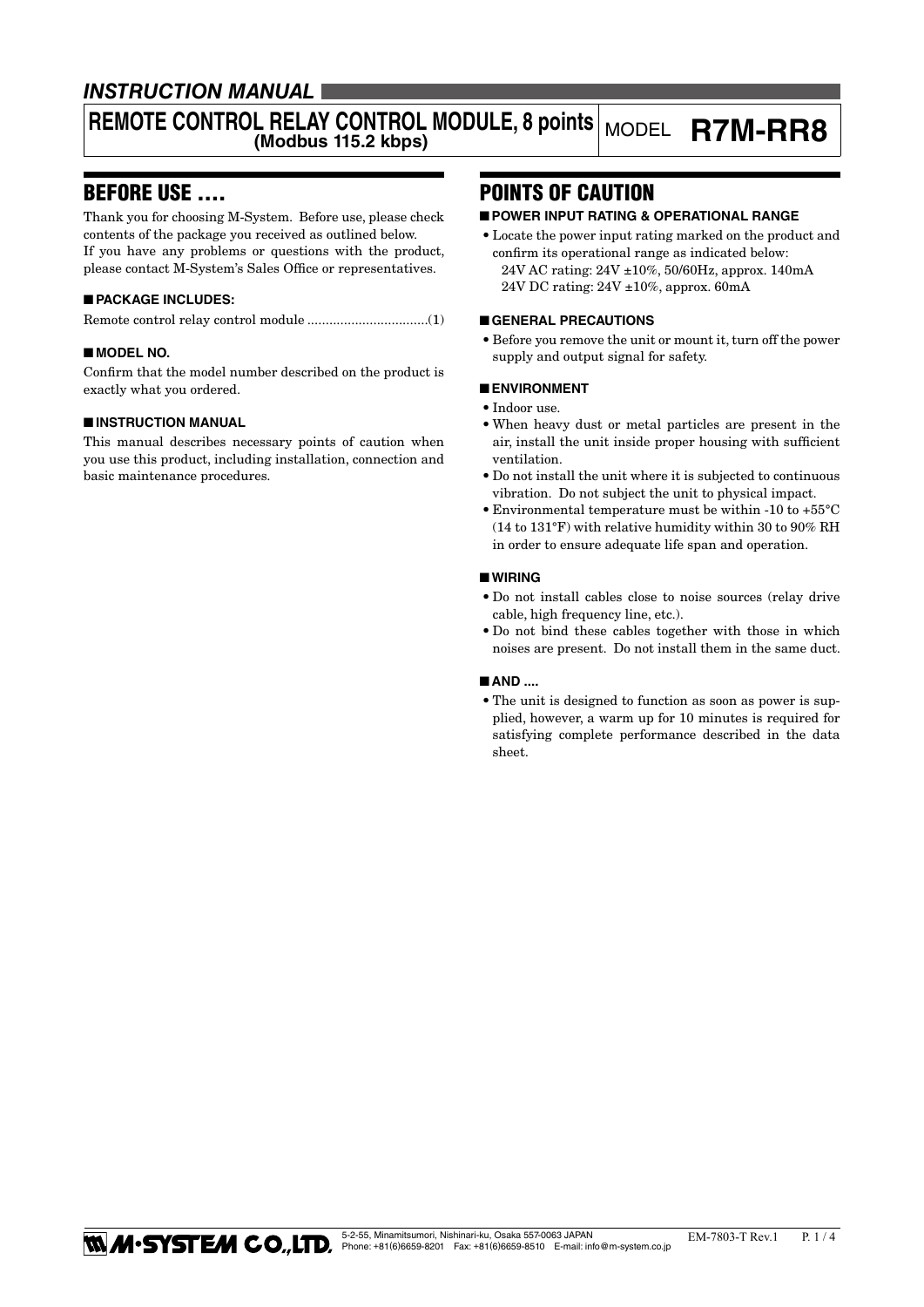### COMPONENT IDENTIFICATION



#### ■ **STATUS INDICATOR LED**

| ID                | <b>COLOR</b> | <b>FUNCTION</b>                                         |  |
|-------------------|--------------|---------------------------------------------------------|--|
| <b>PWR</b>        | Red          | Turns on when the internal 5V is supplied<br>normally.  |  |
| <b>RUN</b>        | Red          | Turns on when the refresh data is received<br>normally. |  |
| <b>ERR</b><br>Red |              | Turns on when the received data is abnormal.            |  |
| SD                | Red          | Turns on when the module is transmitting.               |  |
| RD.               | Red          | Turns on when the module is receiving.                  |  |

#### ■ **NODE ADDRESS**

Node Address is selected between 1 and 99 in decimal. The left switch determines the tenths place digit, while the right switch does the ones place digit of the address.



#### ■ **BAUD RATE**

Baud Rate is selected with the rotary switch.

| ົ້ນ<br>ລືປີ | 0:38.4 kbps  | 5: 1200 bps   |
|-------------|--------------|---------------|
|             | 1: 19.2 kbps | 6: 14.4 kbps  |
|             | 2:9600 bps   | 7:28.8 kbps   |
|             | 3:4800 bps   | 8:57.6 kbps   |
|             | 4:2400 bps   | 9: 115.2 kbps |
|             |              |               |

- Baud Rate Setting

#### ■ **OPERATING MODE**

**• Extension (SW1-1, 1-2)**

| SW1-1                                       |     | SW1-2   EXTENSION             |  |
|---------------------------------------------|-----|-------------------------------|--|
| OFF                                         | OFF | No extension $(*)$            |  |
| ON                                          | OFF | Discrete input 8 or 16 points |  |
| OFF<br>ON<br>Discrete output 8 or 16 points |     |                               |  |

(\*) Factory setting

Note : Be sure to set unused SW1-3 through 1-8 to OFF.

#### ■ **PC CONFIGURATOR**

The following parameters can be set with using PC Configurator Software.

• Modbus parameters: Parity, bit length, stop bit

■ **I / O STATUS INDICATOR LED**

Output and feedback input status are indicated with LED. ON: LED on

(A) Status Indicator LED

(E) PC Configurator Jack (F) I/O Status Indicator LED (G) Modbus, Power Supply Terminals

(H) Output Terminals ( I ) Terminating Resistor SW

(B) Node Address Setting Rotary SW<br>(C) Baud Rate Setting Rotary SW Baud Rate Setting Rotary SW (D) Operating Mode Setting DIP SW (SW1)

OFF: LED off

#### ■ **POWER SUPPLY, MODBUS TERMINAL ASSIGNMENT**

| DA         | 5<br>DG          |                 | 6           |         |             |  |
|------------|------------------|-----------------|-------------|---------|-------------|--|
|            | DB               | 2<br><b>SLD</b> |             | 3<br>FG |             |  |
| (1)<br>(2) | DB<br><b>SLD</b> |                 | Shield      |         |             |  |
| (3)        | FG               |                 | FG          |         |             |  |
| (4)        | DA               |                 |             |         |             |  |
| (5)<br>(6) | DG<br>$U(+)$     |                 | Power input |         |             |  |
|            | $V(-)$           |                 |             |         | Power input |  |

#### ■ **OUTPUT TERMINAL ASSIGNMENT**

|  | 10 |    |    |  |    |    |    |     | 15             | 16 |  |    | 18 |  |
|--|----|----|----|--|----|----|----|-----|----------------|----|--|----|----|--|
|  |    |    | Y0 |  |    |    | Y3 |     | V <sub>1</sub> |    |  | Y6 |    |  |
|  |    |    |    |  |    |    |    |     |                |    |  |    |    |  |
|  | ΝC | C0 | C1 |  | C2 | C3 |    | C.4 |                | n  |  |    |    |  |

| NO.          | ID             | <b>FUNCTION</b> | NO. | ID             | <b>FUNCTION</b> |
|--------------|----------------|-----------------|-----|----------------|-----------------|
| 1            | NC.            | No connection   | 10  | N <sub>C</sub> | No connection   |
| $\mathbf{2}$ | C <sub>0</sub> | Common          | 11  | Y <sub>0</sub> | Output 0        |
| 3            | C1             | Common          | 12  | Y1             | Output 1        |
| 4            | C <sub>2</sub> | Common          | 13  | Y2             | Output 2        |
| 5            | C <sub>3</sub> | Common          | 14  | Y3             | Output 3        |
| 6            | C <sub>4</sub> | Common          | 15  | Y4             | Output 4        |
| 7            | C <sub>5</sub> | Common          | 16  | Y <sub>5</sub> | Output 5        |
| 8            | C6             | Common          | 17  | Y6             | Output 6        |
| 9            | C <sub>7</sub> | Common          | 18  | Y7             | Output 7        |

#### ■ **TERMINATING RESISTOR**

To use the terminating resistor, turn the switch ON, and OFF to invalidate.

(Factory setting OFF)

#### ■ **EXTENSION MODULE**

Combinations with all extension modules are available.

**THEM CO., LTD.** <sup>5-2-55, Minamitsumori, Nishinari-ku, Osaka 557-0063 JAPAN EM-7803-T Rev.1 P. 2 / 4</sup>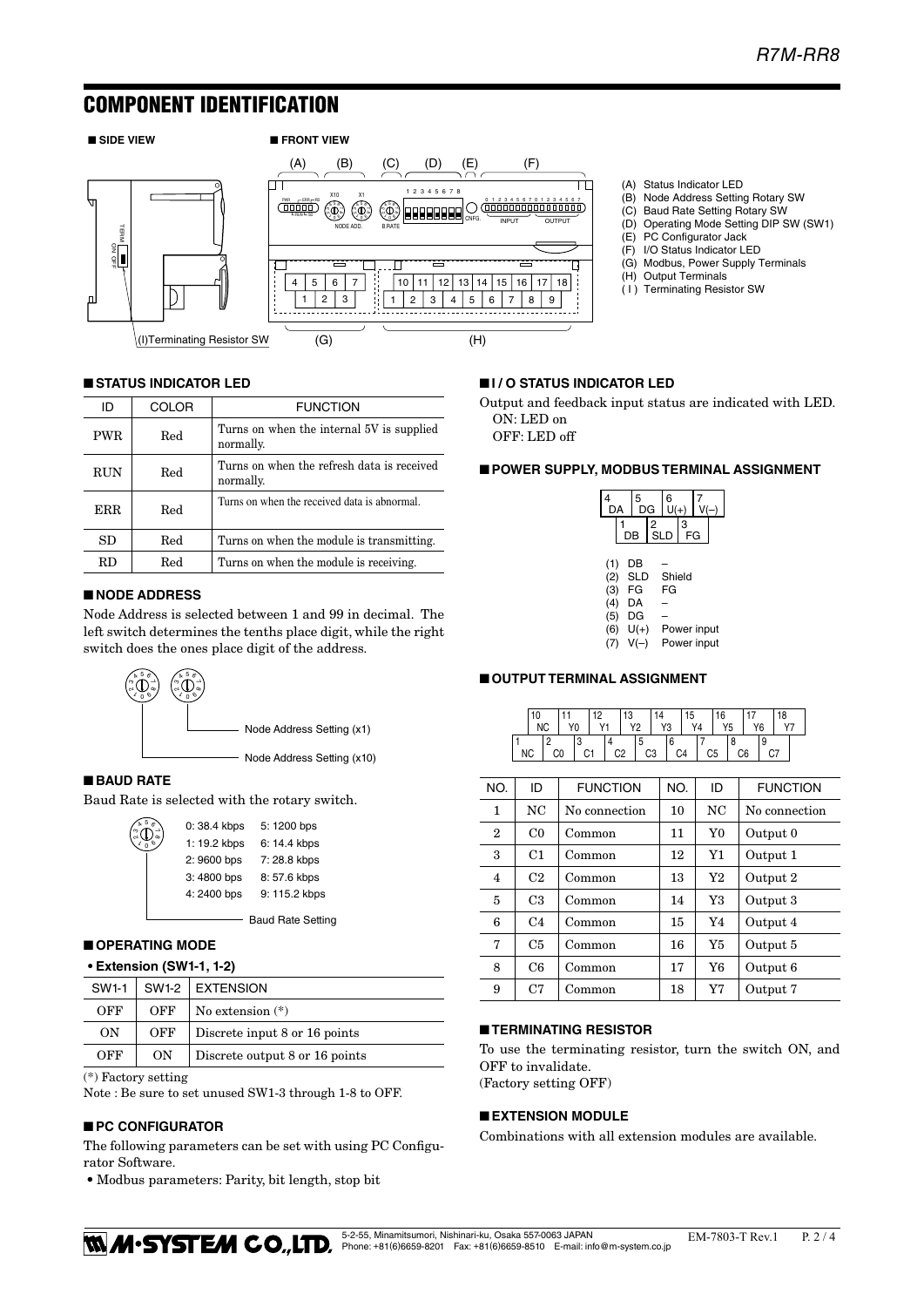## I/O DATA DESCRIPTION

#### ■ **OUTPUT**

| <b>BIT</b>              | CHANNEL        | <b>DATA</b>  | <b>STATE</b>      |
|-------------------------|----------------|--------------|-------------------|
| $\theta$                | Y <sub>0</sub> | $\mathbf{0}$ | <b>OFF Output</b> |
|                         |                | 1            | ON Output         |
| $\mathbf{1}$            | Y1             | $\mathbf{0}$ | <b>OFF Output</b> |
|                         |                | 1            | ON Output         |
| $\overline{2}$          | Y <sub>2</sub> | $\mathbf{0}$ | OFF Output        |
|                         |                | 1            | ON Output         |
| 3                       | Y3             | $\mathbf{0}$ | OFF Output        |
|                         |                | 1            | ON Output         |
| $\overline{\mathbf{4}}$ |                | $\bf{0}$     | OFF Output        |
|                         | Y4             | 1            | ON Output         |
| 5                       | Y5             | $\mathbf{0}$ | OFF Output        |
|                         |                | 1            | ON Output         |
| 6                       | Y <sub>6</sub> | $\mathbf{0}$ | OFF Output        |
|                         |                | 1            | ON Output         |
| 7                       | Y7             | $\mathbf{0}$ | <b>OFF Output</b> |
|                         |                | $\mathbf{1}$ | ON Output         |
| 8                       |                |              | Invalid           |
| 9                       |                |              | Invalid           |
| 10                      |                |              | Invalid           |
| 11                      |                |              | Invalid           |
| 12                      |                |              | Invalid           |
| 13                      |                |              | Invalid           |
| 14                      |                |              | Invalid           |
| 15                      |                |              | Invalid           |

| <b>BIT</b>     | <b>CHANNEL</b> | <b>DATA</b>  | <b>STATE</b>      |
|----------------|----------------|--------------|-------------------|
| $\mathbf{0}$   | Y <sub>0</sub> | $\mathbf{0}$ | <b>OFF Output</b> |
|                |                | $\mathbf{1}$ | ON Output         |
| $\mathbf{1}$   | Y1             | $\mathbf{0}$ | <b>OFF Output</b> |
|                |                | 1            | ON Output         |
| $\overline{2}$ | Y2             | $\mathbf{0}$ | OFF Output        |
|                |                | $\mathbf{1}$ | ON Output         |
| 3              | Y3             | $\mathbf{0}$ | OFF Output        |
|                |                | $\mathbf{1}$ | ON Output         |
| $\overline{4}$ | Y4             | $\mathbf{0}$ | <b>OFF Output</b> |
|                |                | 1            | ON Output         |
| 5              | Y <sub>5</sub> | $\mathbf{0}$ | <b>OFF Output</b> |
|                |                | $\mathbf{1}$ | ON Output         |
| 6              | Y <sub>6</sub> | $\mathbf{0}$ | <b>OFF Output</b> |
|                |                | $\mathbf{1}$ | ON Output         |
| 7              | Y7             | $\theta$     | OFF Output        |
|                |                | 1            | ON Output         |
| 8              |                |              | Invalid           |
| 9              |                |              | Invalid           |
| 10             |                |              | Invalid           |
| 11             |                |              | Invalid           |
| 12             |                |              | Invalid           |
| 13             |                |              | Invalid           |
| 14             |                |              | Invalid           |
| 15             |                |              | Invalid           |

■ **FEEDBACK INPUT**

# EXTERNAL DIMENSIONS unit: mm (inch)